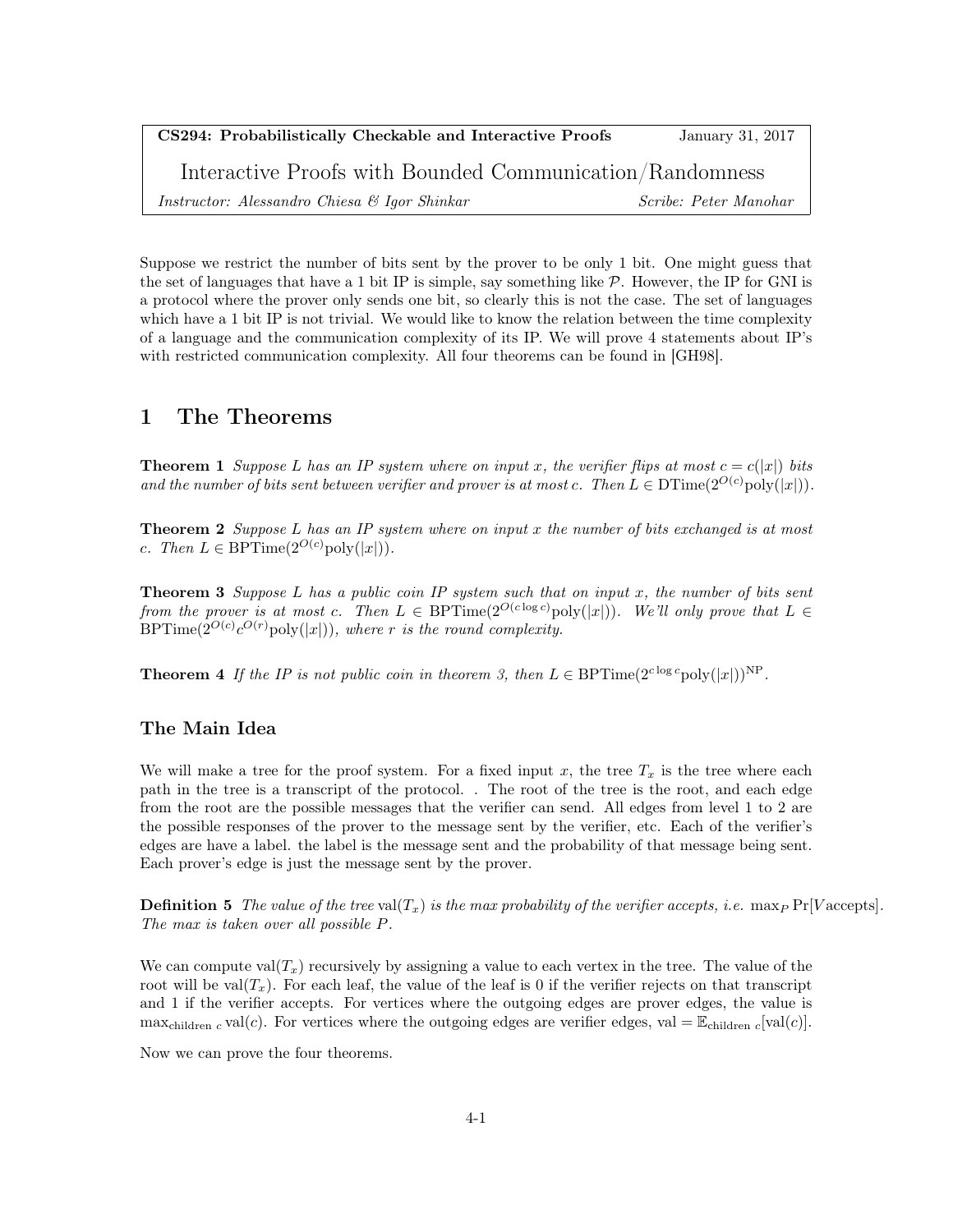**Proof of Theorem 1:** For every input x, the size of the tree,  $|T_x|$ , is  $2^{O(c)}$ . Therefore, we can construct  $T_x$  and compute the value val $(T_x)$  in  $2^{O(c)}$  poly $(|x|)$  time. Since we know the val $(T_x)$ , it is easy to distinguish between the cases when  $x \in L$  and  $x \notin L$ , as in the first case  $Pr[Vaccepts] \ge \frac{2}{3}$ and in the second case  $Pr[Vaccepts] \leq \frac{1}{3}$ .

**Proof of Theorem 2:** Now, we can no longer construct the tree  $T_x$ , as it might be too large. Instead, we approximate the tree. We sample  $m = 2^{O(c)}$  random strings for the randomness of the verifier, and look at the subtree  $A_x$  where we only consider verifier edges that correspond to these random strings. Note that  $|A_x| \leq m2^c$ , so we can compute val $(A_x)$  in time  $m2^c$ poly $(|x|)$ . We prove the following claim, from which the theorem follows.

Claim 6 With high probability  $|\text{val}(A_x) - \text{val}(T_x)| < 0.01$ .

**Proof:** Let's prove that for all provers,  $|\text{val}_P(A_x) - \text{val}_P(T_x)| < 0.01$  with probability  $1 - 2^{-\Omega(m)}$ . Fix a prover P, and let  $X_1, \ldots, X_m$  be random variables where  $X_i$  is 1 if the verifier accepts while interacting with  $P$  when the random string is the *i*th random string that we sampled. Note that the "randomness" of these variables comes from the sampling of the random strings. These are independent random variables, and each has mean  $val_P(T_x)$ . By applying a Chernoff bound, we get that,  $Pr[|\text{val}_P(A_x) - \text{val}_P(T_x)| > 0.01] < 2^{-2 \cdot (0.1)^2 m}$ . There are at most  $(2^c)^{2^c}$  provers, as for any prefix of the protocol (which is all of the bits sent between verifier and prover) there are  $2<sup>c</sup>$ combinations, and at most c more bits are sent. Therefore, the probability that there exists a prover such that  $|val_P(A_x) - val_P(T_x)| > 0.01$  is at most (by taking a union bound over all provers)

$$
2^{-2 \cdot (0.1)^2 m} \cdot (2^c)^{2^c} = 2^{-0.02 m + c2^c} < 0.01
$$

since  $m = 2^{O(c)}$ . . In the contract of the contract of the contract of the contract of the contract of the contract of the contract of

Since our estimate for  $val(T_x)$  is within 0.01 of the true value, we can easily distinguish between the case when val $(T_x) \geq 0.67$  and val $(T_x) \leq 0.33$ , so we are done.

**Proof of Theorem 3:** The only restriction is now that number of bits sent by the prover, and the IP must be public coin. Therefore, our bound on the number of provers no longer works and so the previous proof fails when we take the union bound over all provers. We will again approximate  $T_x$  by a subtree  $A_x$ . For each vertex in  $T_x$  that is a verifier vertex, we'll take  $s = O(c^4)$ random children (with replacement). For the prover vertices, we take all of the children. Now,  $|A_x| \leq 2^c s^r = 2^c c^{O(r)}$ , so we can compute val $(A_x)$  in  $2^c c^{O(r)}$  poly $(|x|)$  time. So, we just need to show that  $val(A_x) \approx val(T_x)$ .

Claim 7  $Pr[|val(A_x) - val(T_x)| < 0.01] > 0.99$ 

**Proof:** The main idea is to use hybrid trees. Define  $H_0 = T_x$ ,  $H_{r+1} = A_x$ , and  $H_i$  is the tree where we take the first  $2i + 1$  layers from  $A_x$  and the rest from  $T_x$ . For every i, we claim that  $Pr[|\text{val}(H_i) - \text{val}(H_{i+1})| > \frac{0.1}{r+1}] < \frac{0.01}{r+1}$ . The number of vertices in  $A_x$  is at most  $2^{c}s^{r}$ , as there are at most  $2<sup>c</sup>$  prover vertices and  $s<sup>r</sup>$  verifier vertices. The claim follows by showing that (as in Theorem 2) the difference between val $(H_i)$  and val $(H_{i+1})$  is the same as the difference between the expected value of a random variable and the mean of s samples of the random variable, and then taking a Chernoff bound to conclude. Details are in [GH98].

**Remark 8** Theorem 3 impiles that we cannot expect IPs for NP languages where the prover sends only a few bits, at least in the public coin setting.